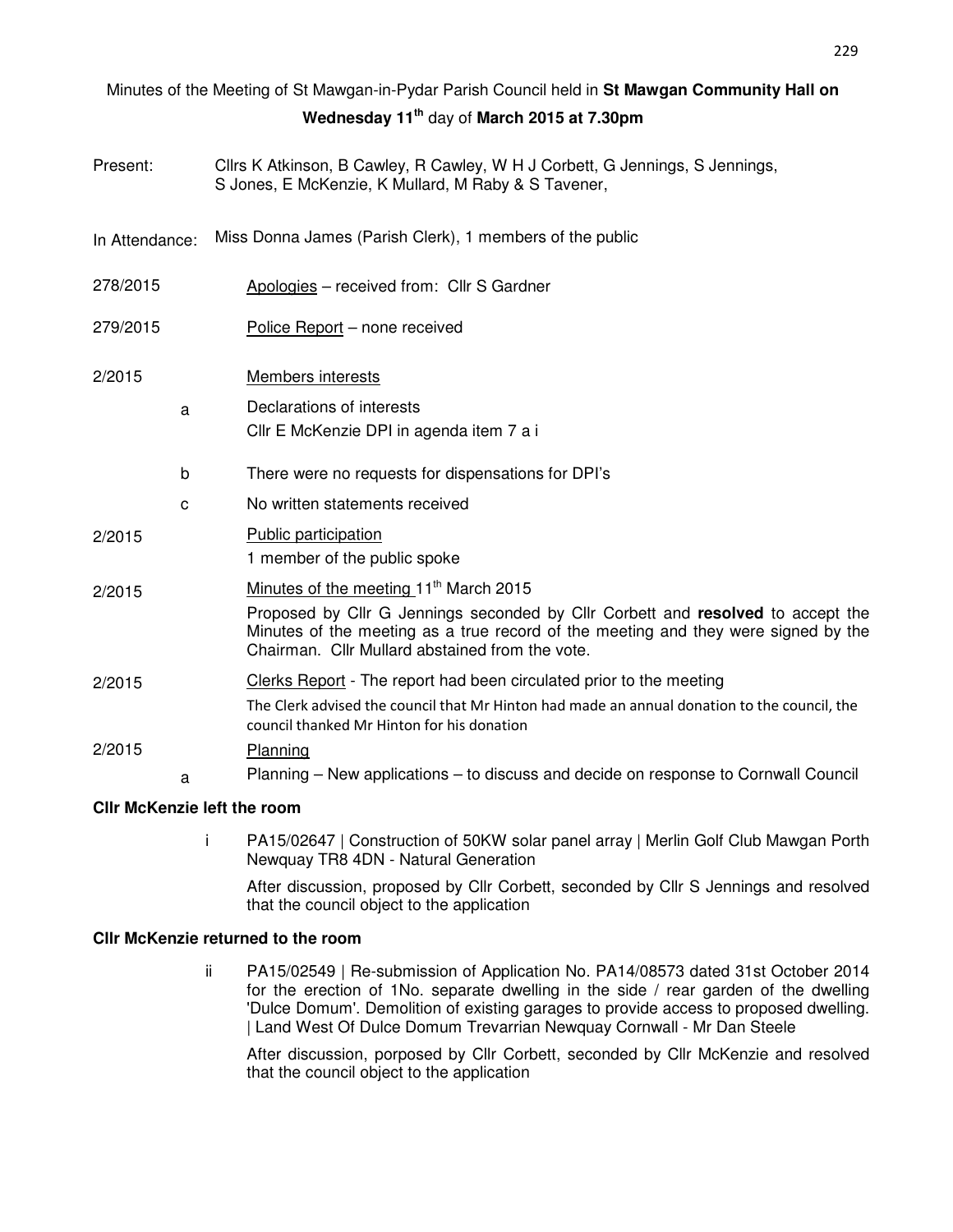iii PA15/02101 | Proposed cafe and tackle shop (revised design to approval 04/01827) | Mawgan Pool And Lake Retorrick Mill St Mawgan Newquay - Mr T T Williams

Any other planning applications received from Cornwall Council by the time of the meeting.

version and the state of the state of the state of the state of the state of the state of the state of the state of the state of the state of the state of the state of the state of the state of the state of the state of th None received

## **Cllr Corbett left the room**

b Advices and decisions by Cornwall Council

Planning appeal letters for PA14/05699 and PA14/07415 had been received. After discussion proposed by Cllr Jones and seconded by Cllr McKenzie to advise CC that the council still has no objection to the planning applications

#### **Cllr Corbett returned to the room**

 $\rm{c}$  To discuss planning enforcement issues – to refer any new issues and updates - if any

Cllrs Atkinson, Corbett, S Jennings, McKenzie, Mullard and Tavener volunteered to meet with the CC enforcement officer

d Affordable housing update

The council will contact affordable housing for an update on guidelines

# 2/2015 Working groups:

- a Beach and environment
	- i Working Group report Clerk to contact CC Cllr Fitter to initiate discussions with CC regarding the moving of boulders on the beach to protect the dunes
- b Amenities
	- i Working Group report none received
- c Transport and Rights of Way
	- i Working Group report

Clerk to contact CC/Cormac/Highways regarding – Drain by old Post Office, Mawgan Hill, Reimbursement for works on boardwalk and outstanding footpath issues and the partially covered sign at Mawgan Porth

ii Extra street lighting for Carloggas area Clerk to contact Highways re extra street lighting on Mawgan Hill at the corner near the new Pen-Y-Morfa estate and at the top of Carloggas 2/2015 Reports - to receive reports from meetings Cllr G Jennings advised she would be attending the Airport meeting on 16th March 2/2015 To note and discuss if appropriate the correspondence received since the last meeting and any associated actions and expenditure – circulated prior to meeting None 2/2015 Standing orders and financial regulations – to receive draft standing orders and financial regulations for consideration and decision to be taken at a later meeting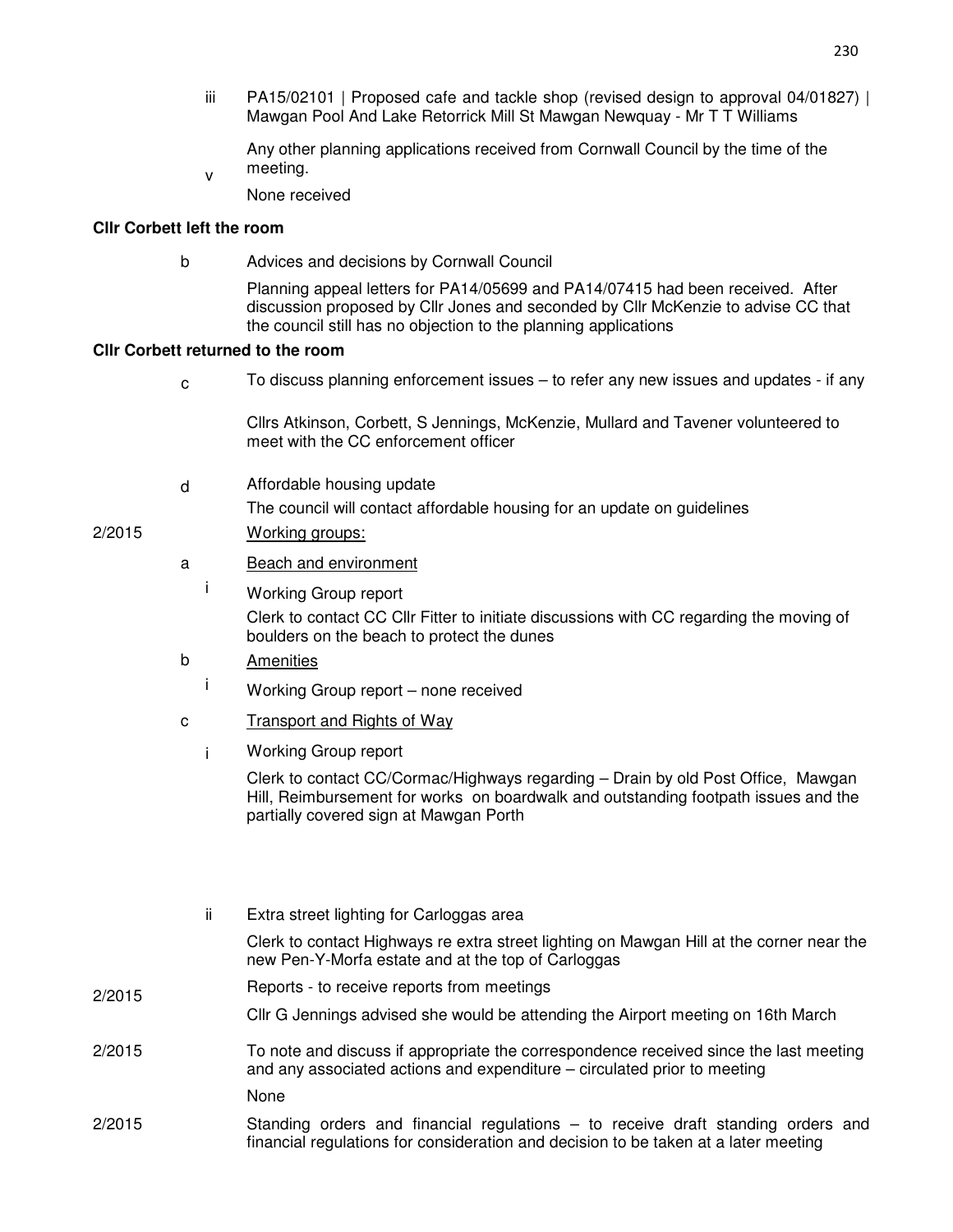|        |                                                                                                                                                                                            | Documents were received by the council |          |  |  |
|--------|--------------------------------------------------------------------------------------------------------------------------------------------------------------------------------------------|----------------------------------------|----------|--|--|
| 2/2015 | To receive a report from the clerk on options for the council to record their meetings<br>and agree any associated actions and expenditure - report circulated prior to the<br>meeting     |                                        |          |  |  |
|        | Cllr S Jones wished it to be minuted that she is not happy with being recorded at                                                                                                          |                                        |          |  |  |
|        | council meetings<br>After discussion the council asked that the clerk contact another local Parish Clerk to<br>ask for recommendations and feedback on their council's recording equipment |                                        |          |  |  |
| 2/2015 | To consider and agree the Wallgate appliances contract – information circulated prior<br>to the meeting                                                                                    |                                        |          |  |  |
|        | Proposed by Cllr B Cawley, seconded by Cllr McKenzie and resolved that the council<br>wished to obtain a 2 services, 1 year contract subject to the price given                            |                                        |          |  |  |
|        | CIIr Tavener to forward to the clerk the contact details regarding legionella testing                                                                                                      |                                        |          |  |  |
| 2/2015 | To discuss defibrillator costs and donations/funding available                                                                                                                             |                                        |          |  |  |
|        | Cllr Atkinson updated the council on the funding received and future funding possibly<br>required by SMEGMA                                                                                |                                        |          |  |  |
| 2/2015 | <b>Accounts</b>                                                                                                                                                                            |                                        |          |  |  |
|        | Proposed by Cllr Corbett seconded by Cllr R Cawley and resolved by the council that<br>accounts totalling £8772.63 listed below, were approved for payment and duly signed.                |                                        |          |  |  |
|        | T Michell                                                                                                                                                                                  | Maintenance February                   | £ 749.59 |  |  |
|        | D James                                                                                                                                                                                    | Salary & Exp February                  | £ 639.48 |  |  |
|        | <b>HMRC</b>                                                                                                                                                                                | PAYE Tax & NI                          | £ 140.56 |  |  |
|        | <b>Masons Kings Mower</b>                                                                                                                                                                  |                                        | £6000.00 |  |  |
|        | <b>CPRE</b>                                                                                                                                                                                | <b>Annual Subscription</b>             | £ 36.00  |  |  |
|        | CTS Ltd                                                                                                                                                                                    | Tree removal                           | £ 864.00 |  |  |
|        | Ralph & Co                                                                                                                                                                                 | Toilets' purchase                      | £ 343.00 |  |  |
|        | Total                                                                                                                                                                                      |                                        | £8772.63 |  |  |
|        |                                                                                                                                                                                            |                                        |          |  |  |
|        |                                                                                                                                                                                            |                                        |          |  |  |

2/2015 Notice of items for the next meeting Plaque for St Mawgan toilets **Website** 

Due to the confidential nature of the business about to be transacted, publicity would be prejudicial to the public interest and the press and public will be excluded from the next part of the meeting and they are instructed to withdraw – Public Bodies (Admission to meetings) Act 1960 s1

2/2015 Beach Cleaning Contract

Before the consideration of tenders for the Beach Contract, the Clerk read a statement reemphasising that Councillors must not disclose Confidential information to third parties.

#### **Cllr Jones, having declared an interest in the this Agenda item, left the meeting**